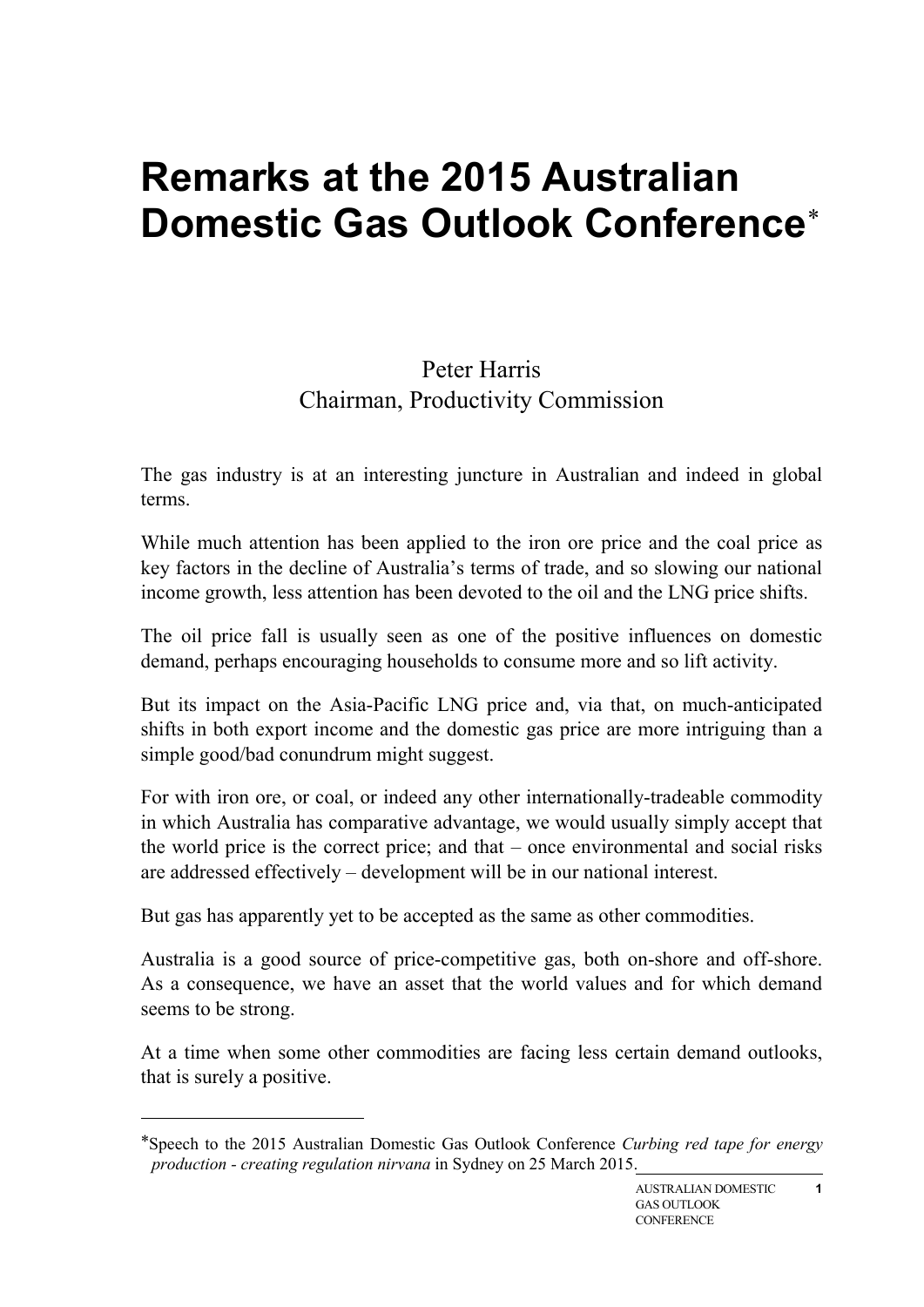Moreover, the value of this asset is expected to rise, although not as much as might have been estimated as recently as a year ago.

And due to both volume and price rises, the development of this resource will provide both State and Federal governments with royalty and tax payments that should be of genuine value to budgets which may struggle with increasing services and capital expenditure obligations in the coming decade.

As citizens, therefore, we all have a strong interest in seeing development of gas resources proceed in a manner consistent with demand.

But as the prospect of strongly increasing exports of gas has firmed up with the completion of construction of large east coast terminals, the atmospheric is less positive than my earlier description might suggest.

A number of issues have arisen in gas supply and industrial user assessments of markets. As consequence when, in the middle of last year, the Productivity Commission did not have a full book of work in front of it, we decided to devote some of research capability to looking at the east coast gas market.

This gas market report will be published next week.

One of the risks with embarking on a six-month research project is that the factors that encourage you to look into the subject change. In this case, the size of significant price shifts has certainly changed; but the policy tension continues.

Our Report covers the suite of policy tensions – land use and community resistance, exploration moratoria, doubts about the science and questions over transmission capacity – and adds to it a model which allows the testing of the consequences of some variations to east coast gas policies.

Some of these policies – regulatory interventions for the most part – are quite evidently distortionary.

Moreover, some of the advocates have probably deeply underestimated what is likely to be needed to have their preferred effects. The scope and risks of intervention necessary to deliver higher levels of exploration, or force the release of apparently locked-up reserves, or reserve some current gas supply in order to hold down expected price increases – from our examination seem quite troubling.

For example, the Report will contain an estimate of the gas diversion required to deliver a price effect via an East Coast gas reservation. It's not a small number. It should make advocates of this approach think twice.

**<sup>2</sup>** AUSTRALIAN DOMESTIC GAS OUTLOOK **CONFERENCE**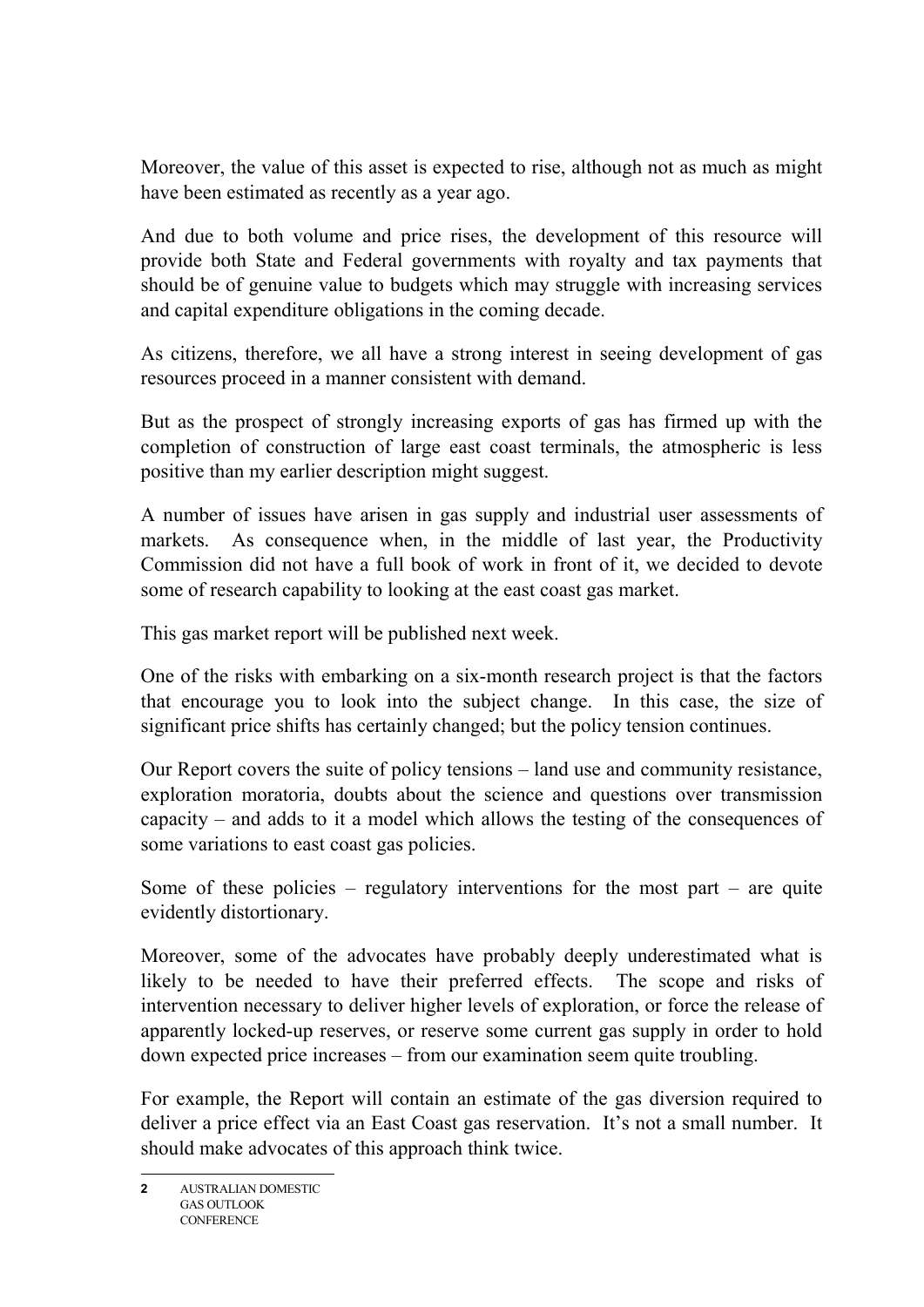Moreover, once governments start down this path, it is hard to see a limit.

Like all models, ours is of course dependent on some assumptions.

Nevertheless, at the very least any advocate for further regulatory intervention should indicate which of the assumptions behind our model they might vary, if they seek to argue that regulatory intervention is desirable.

We could all then see the consequence of attempts, that don't occur with iron ore or coal even though we do produce steel and electricity for domestic consumption, to defy international prices.

..

The research also looks at how to support increased supply – and particularly at laws related to land use.

We will indicate areas for improvement - not additional regulation but greater clarity of purpose.

An even more important message I'd like to put forward today, in advance of the report's release, is to suggest to those on the producer side that reliance on the law alone is necessary but probably not sufficient.

Increasingly today on-shore gas development will require community support. Not just land-owner support, community support.

The law focuses quite sensibly on the landowner. And the gas resource owner – the State – has also defined its requirements in law.

These are necessary conditions for development of the resource base. But in an environment where East Coast gas development is more intrusive than it was when centred on the Cooper Basin, the law is likely to be less the ultimate determinant of what is fair and reasonable behaviour and more merely the correct starting point.

What is sufficient will vary by location, circumstance and timing.

And because it is difficult to specify, it is doubtful that the law could or should be expanded to incorporate a concept like community support.

**3**